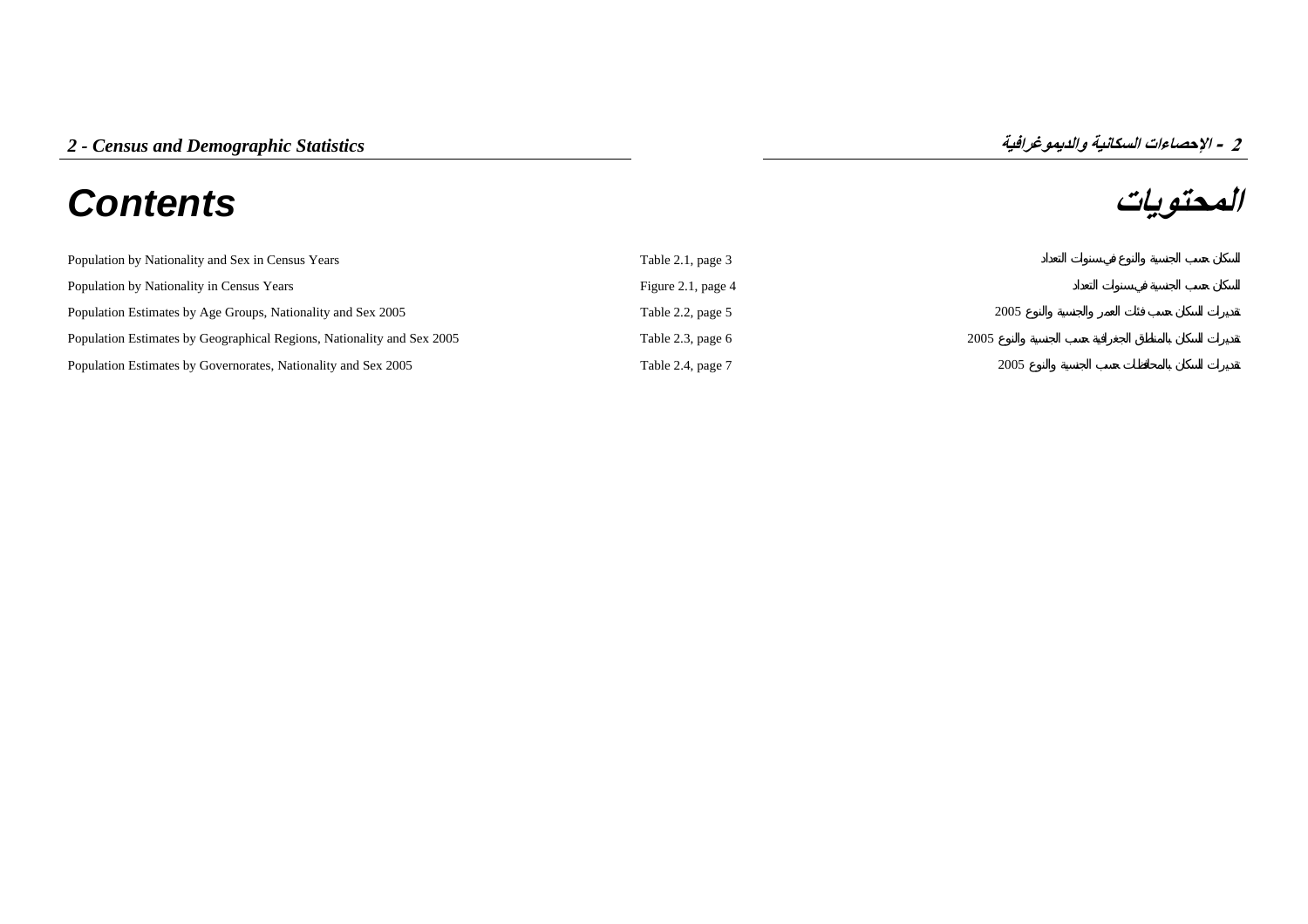# **الإصطلاحات** *Conventions*

Census and Demographic Statistics in this chapter shows the actual figures of the population based on the 2001 census results as published in the report (Basic Results – Population, Housing, Building & Establishments Census – Part One, Central Informatics Organization (CIO), 1 April 2001).

# **Table 2.2 2.2**

Population Estimates by Age Groups, Nationality and Sex 2005 was used to calculate all the rates and percentages related to the population all throughout the report.

| (2001 |  |
|-------|--|
|       |  |

 ) 2001

2005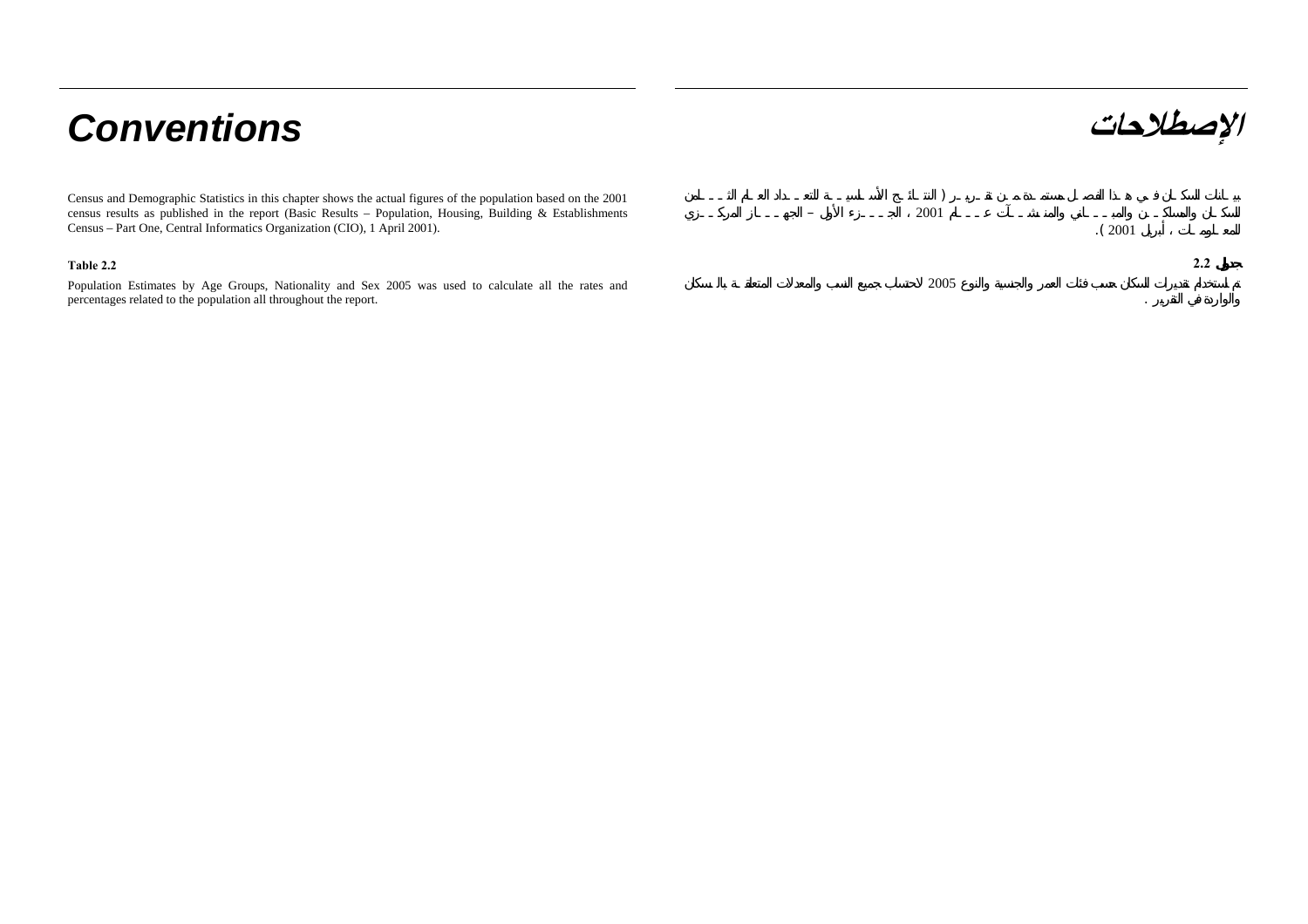# **Population by Nationality and Sex in Census Years**

<span id="page-2-0"></span>

| <b>Total</b> |         |         | Non-Bahraini |          |          | <b>Bahraini</b> |          |         |              |
|--------------|---------|---------|--------------|----------|----------|-----------------|----------|---------|--------------|
| Total        | Female  | Male    | Total        | Female   | Male     | Total           | Female   | Male    | Census Years |
|              |         |         |              |          |          |                 |          |         |              |
| 89,970       | 41,703  | 48,267  | 15,930       | $\cdots$ | $\cdots$ | 74,040          |          |         | 1941         |
| 109,650      | 51,049  | 58,601  | 18,471       | $\cdots$ | $\cdots$ | 91,179          | $\cdots$ |         | 1950         |
| 143,135      | 65,513  | 77,622  | 24,401       | 6,692    | 17,709   | 118,734         | 58,821   | 59,913  | 1959         |
| 182,203      | 82,819  | 99,384  | 38,389       | 11,373   | 27,016   | 143,814         | 71,446   | 72,368  | 1965         |
| 216,078      | 99,764  | 116,314 | 37,885       | 11,343   | 26,542   | 178,193         | 88,421   | 89,772  | 1971         |
| 350,798      | 146,005 | 204,793 | 112,378      | 27,509   | 84,869   | 238,420         | 118,496  | 119,924 | 1981         |
| 508,037      | 213,691 | 294,346 | 184,732      | 53,839   | 130,893  | 323,305         | 159,852  | 163,453 | 1991         |
| 650,604      | 276,955 | 373,649 | 244,937      | 75,911   | 169,026  | 405,667         | 201,044  | 204,623 | 2001         |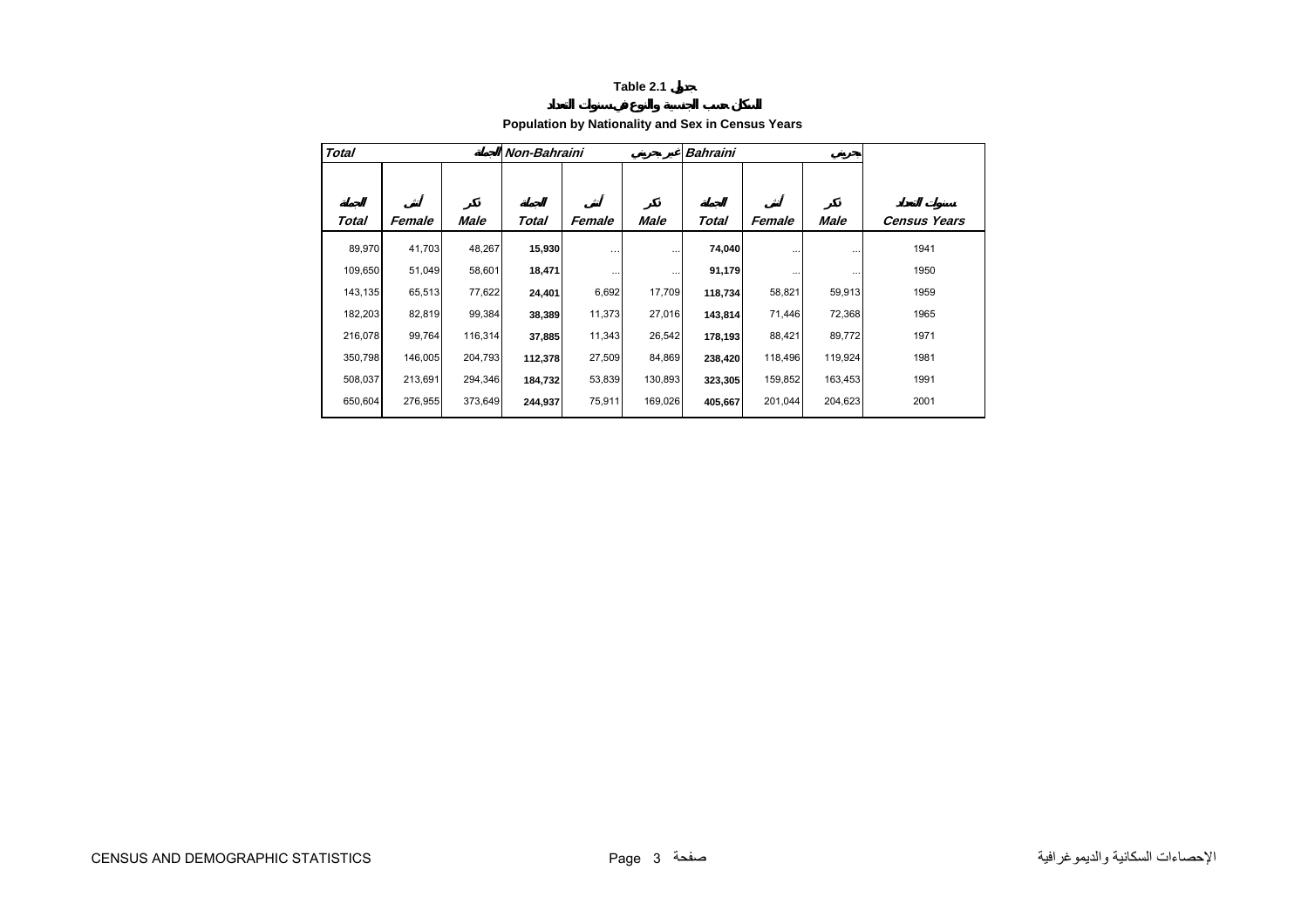<span id="page-3-0"></span>

**Figure 2.1**

*Reference: Table 2.1*

*2.1* :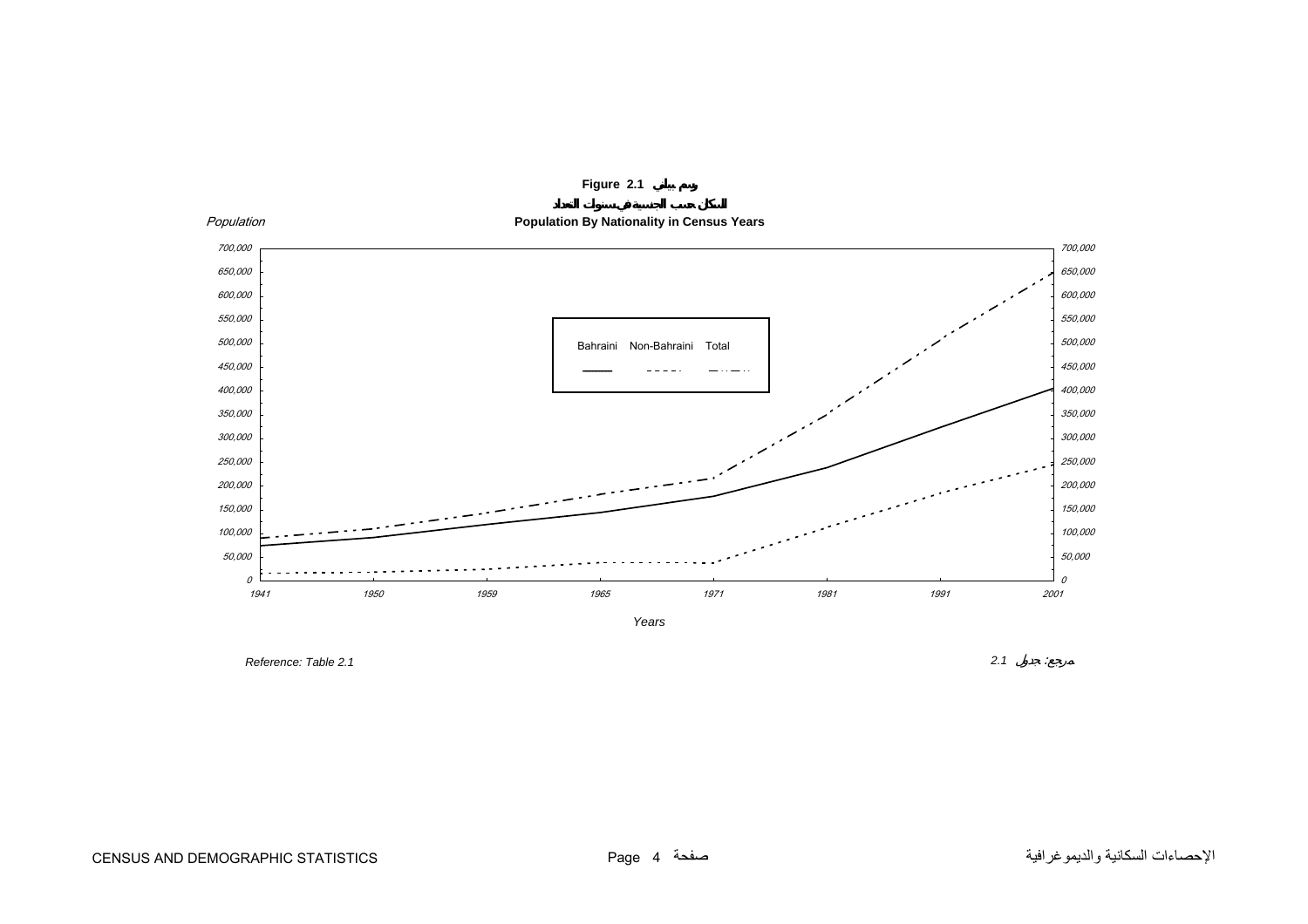**2005**

# **Population Estimates by Age Groups, Nationality and Sex 2005**

<span id="page-4-0"></span>

| <b>Total</b> |         |         | Non-Bahraini |        |         | <b>Bahraini</b> |         |         |                   |
|--------------|---------|---------|--------------|--------|---------|-----------------|---------|---------|-------------------|
|              |         |         |              |        |         |                 |         |         |                   |
| Total        | Female  | Male    | Total        | Female | Male    | Total           | Female  | Male    | <b>Age Groups</b> |
|              |         |         |              |        |         |                 |         |         |                   |
| 11,122       | 5,278   | 5,844   | 2,720        | 1,275  | 1,445   | 8,402           | 4,003   | 4,399   | Less than 1 Year  |
| 51,126       | 25,053  | 26,073  | 10,882       | 5,281  | 5,600   | 40,245          | 19,772  | 20,472  | $1 - 4$           |
| 69,639       | 34.379  | 35,260  | 12,881       | 6,340  | 6,541   | 56,758          | 28,039  | 28.718  | $5-9$             |
| 65,913       | 31,951  | 33,962  | 10,907       | 5,232  | 5,674   | 55,006          | 26,719  | 28,288  | $10 - 14$         |
| 57,117       | 27,623  | 29,494  | 7,616        | 3,554  | 4,062   | 49,501          | 24,069  | 25,432  | 15-19             |
| 65,826       | 29,732  | 36,094  | 22,906       | 8,834  | 14,073  | 42,920          | 20,898  | 22,022  | $20 - 24$         |
| 77,959       | 29,802  | 48,157  | 44,100       | 13,066 | 31,034  | 33,859          | 16,736  | 17,123  | 25-29             |
| 81,259       | 30,907  | 50,351  | 49,283       | 14,532 | 34,751  | 31,976          | 16,376  | 15,600  | 30-34             |
| 73,502       | 28,613  | 44,889  | 40,676       | 11,495 | 29,181  | 32,826          | 17,117  | 15,709  | 35-39             |
| 62,090       | 22,239  | 39,850  | 34,394       | 7,765  | 26,629  | 27,696          | 14,474  | 13,221  | 40-44             |
| 42,435       | 14,317  | 28,118  | 21,867       | 4,367  | 17,500  | 20,568          | 9,951   | 10,618  | 45-49             |
| 23,947       | 8,113   | 15,834  | 10,474       | 1,994  | 8,480   | 13,473          | 6,118   | 7,355   | 50-54             |
| 13,745       | 5,734   | 8,011   | 4,172        | 858    | 3,314   | 9,574           | 4,876   | 4,697   | 55-59             |
| 10,644       | 5,110   | 5,534   | 1,699        | 442    | 1,257   | 8,945           | 4,668   | 4,277   | 60-64             |
| 7,168        | 3,636   | 3,532   | 754          | 249    | 505     | 6,414           | 3,387   | 3,027   | 65-69             |
| 5,463        | 2,667   | 2,795   | 451          | 140    | 311     | 5,012           | 2,528   | 2,484   | 70-74             |
| 5,690        | 2,735   | 2,956   | 372          | 162    | 210     | 5,318           | 2,572   | 2,746   | $75+$             |
| 724,645      | 307,890 | 416,755 | 276,154      | 85,586 | 190,568 | 448,491         | 222,304 | 226,187 | <b>Total</b>      |

*Note: Figures may not add to the total due to rounding .* . :

 *Population Estimates - 1st July 2005 .* . *2005 1* -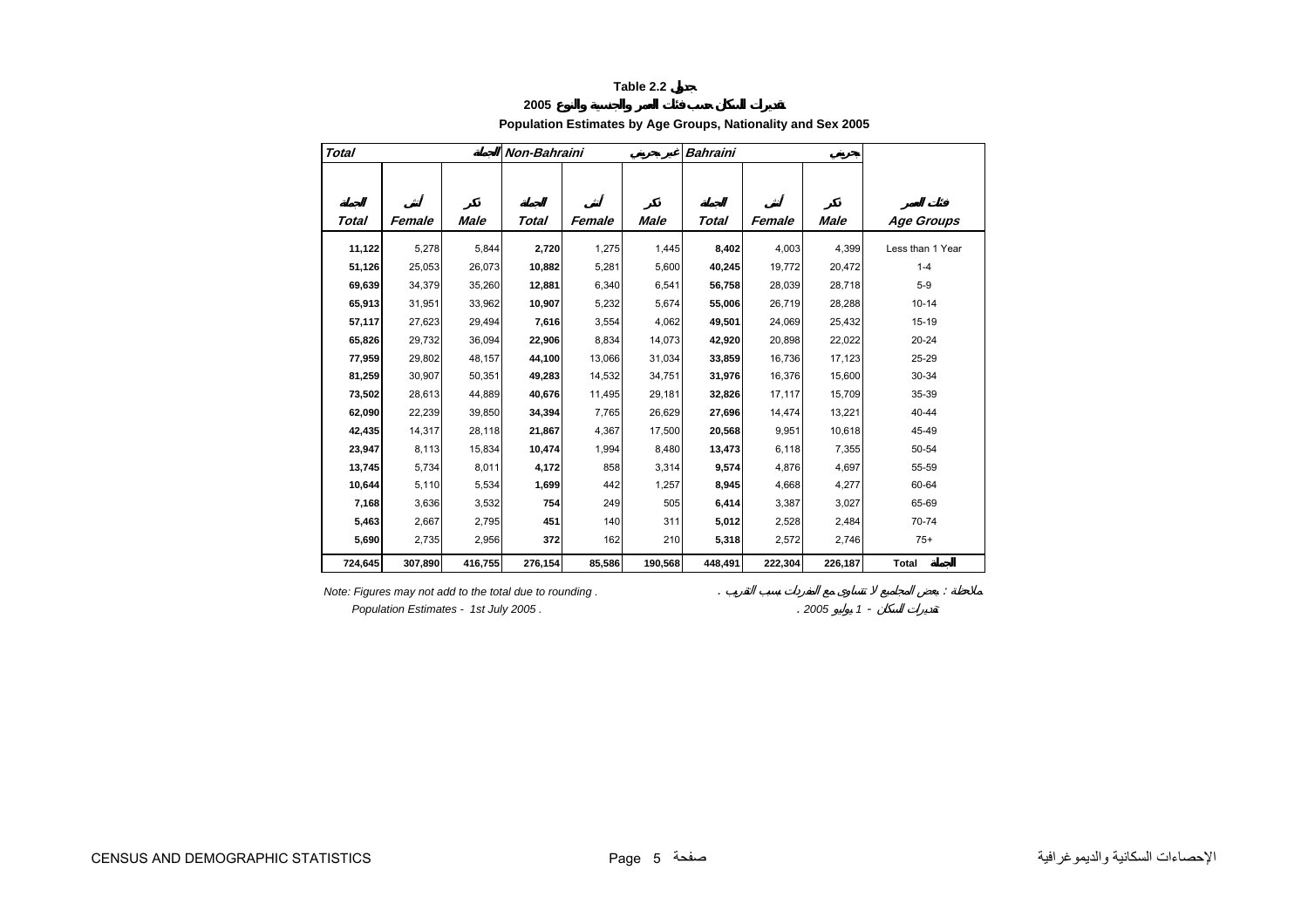**2005**

# **Population Estimates by Geographical Regions, Nationality and Sex 2005**

<span id="page-5-0"></span>

|              | Total   |         |         |              | <b>Bahraini</b><br>Non-Bahraini |         |         |         |         |  |
|--------------|---------|---------|---------|--------------|---------------------------------|---------|---------|---------|---------|--|
|              |         |         |         |              |                                 |         |         |         |         |  |
|              |         |         |         |              |                                 |         |         |         |         |  |
| Region       | Total   | Female  | Male    | <b>Total</b> | Female                          | Male    | Total   | Female  | Male    |  |
| Hidd         | 13,036  | 5,476   | 7,559   | 4,334        | 1,132                           | 3,202   | 8,702   | 4,344   | 4,357   |  |
| Muharraq     | 102,986 | 46,365  | 56,621  | 33,133       | 11,774                          | 21,359  | 69,853  | 34,591  | 35,262  |  |
| Manama       | 172,459 | 61,833  | 110,626 | 121,700      | 36,647                          | 85,054  | 50,759  | 25,187  | 25,572  |  |
| Jidhafs      | 58,662  | 27,431  | 31,230  | 9,466        | 2,817                           | 6,649   | 49,195  | 24,614  | 24,582  |  |
| Northern     | 48,923  | 23,284  | 25,639  | 13,828       | 5,941                           | 7,888   | 35,095  | 17,344  | 17,751  |  |
| Sitra        | 49,187  | 18,847  | 30,340  | 16,092       | 2,373                           | 13,719  | 33,095  | 16,473  | 16,622  |  |
| Central      | 55,965  | 23,279  | 32,685  | 17,074       | 4,068                           | 13,006  | 38,890  | 19,211  | 19,679  |  |
| Isa Town     | 41,187  | 20,568  | 20,619  | 6,057        | 3,115                           | 2,942   | 35,130  | 17,453  | 17,677  |  |
| Riffa        | 89,723  | 37,024  | 52,699  | 42,153       | 13,678                          | 28,475  | 47,570  | 23,346  | 24,224  |  |
| Western      | 29,252  | 13,038  | 16,213  | 5,326        | 1,007                           | 4,319   | 23,926  | 12,032  | 11,894  |  |
| Southern     | 4,354   | 976     | 3,378   | 2,744        | 253                             | 2,492   | 1,610   | 723     | 887     |  |
| Hamad Town   | 58,912  | 29,767  | 29,144  | 4,246        | 2,781                           | 1,465   | 54,666  | 26,986  | 27,680  |  |
| <b>Total</b> | 724,645 | 307,890 | 416,755 | 276,154      | 85,586                          | 190,568 | 448,491 | 222,304 | 226,187 |  |

*Note: Figures may not add to the total due to rounding .* . :

 *Population Estimates - 1st July 2005 .* . *2005 1* -